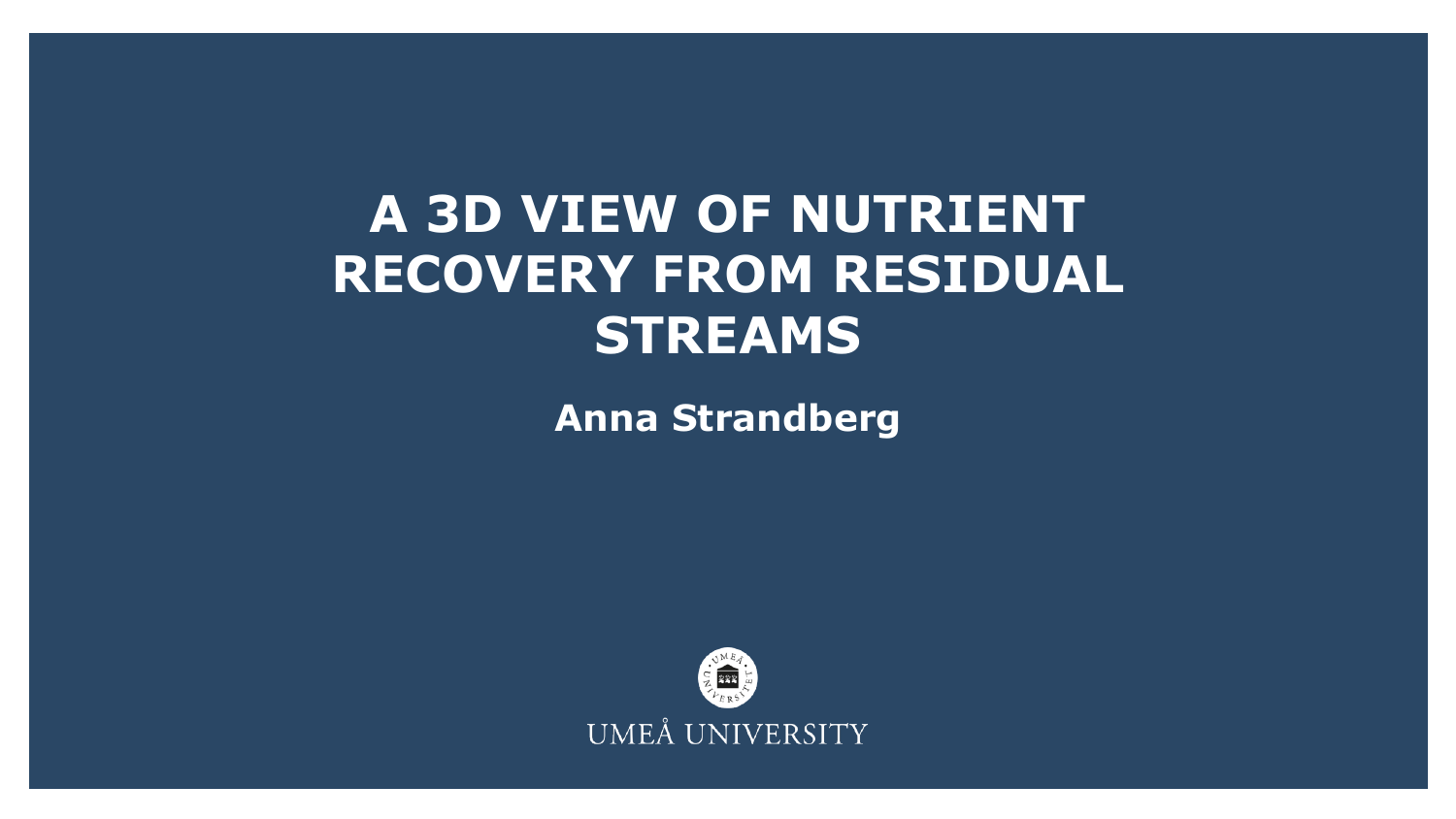# **A 3D view of nutrient recovery in the project ReAsh**

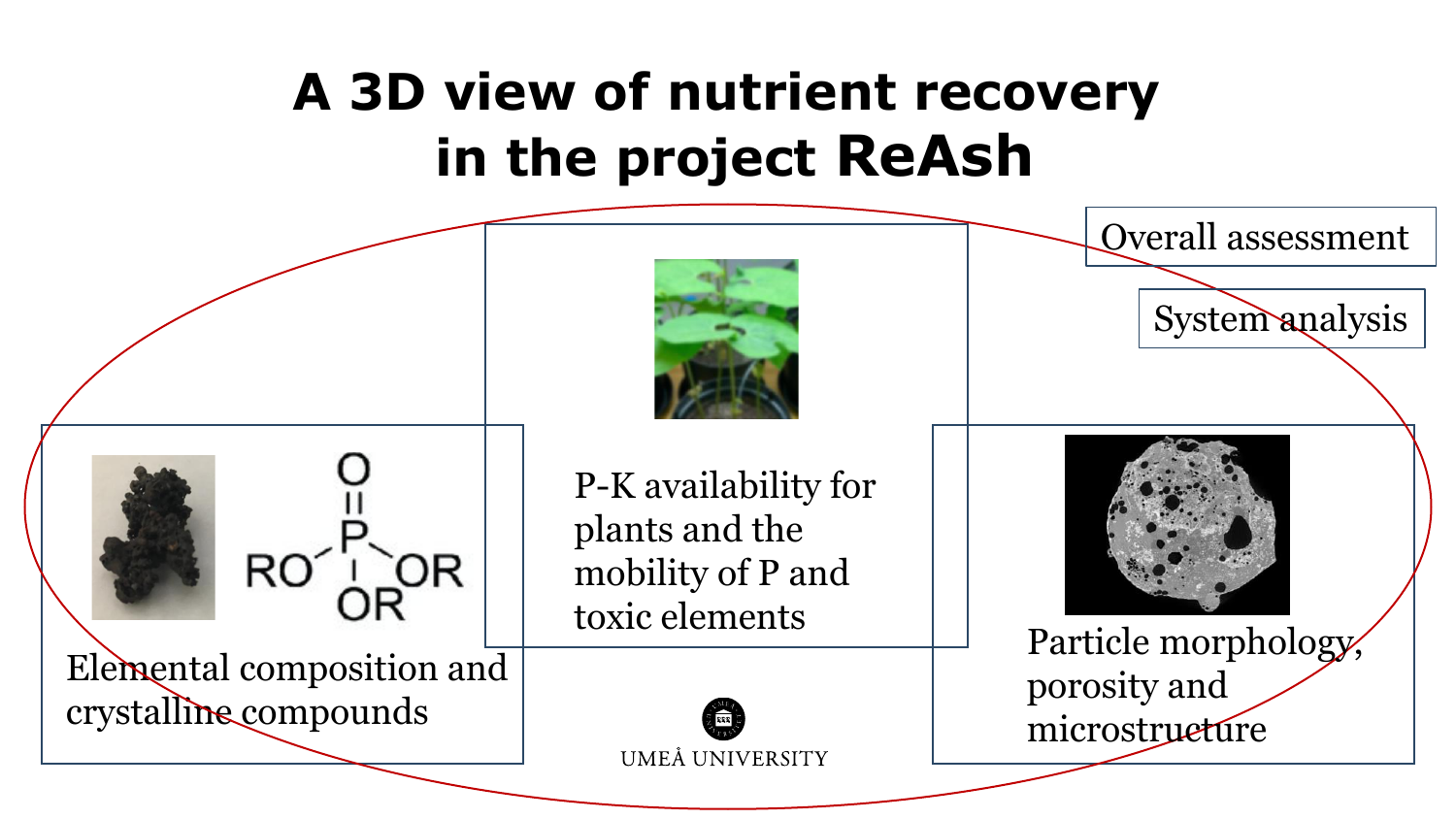### **ReAsh ELEMENTAL COMPOSITION AND CRYSTALLINE COMPOUNDS**

- P-rich sludge ash fractions and reference samples from industrial processes
	- o Biological sludge and bark
	- Mixed (bio and fibre) sludge and bark
	- o Sewage sludge and wheat straw
	- o Sewage sludge and sunflower husk
	- o Sewage sludge and soft wood
- Characterised with respect to elemental composition (SEM, ICP...)
- Crystalline compounds investigated with XRD

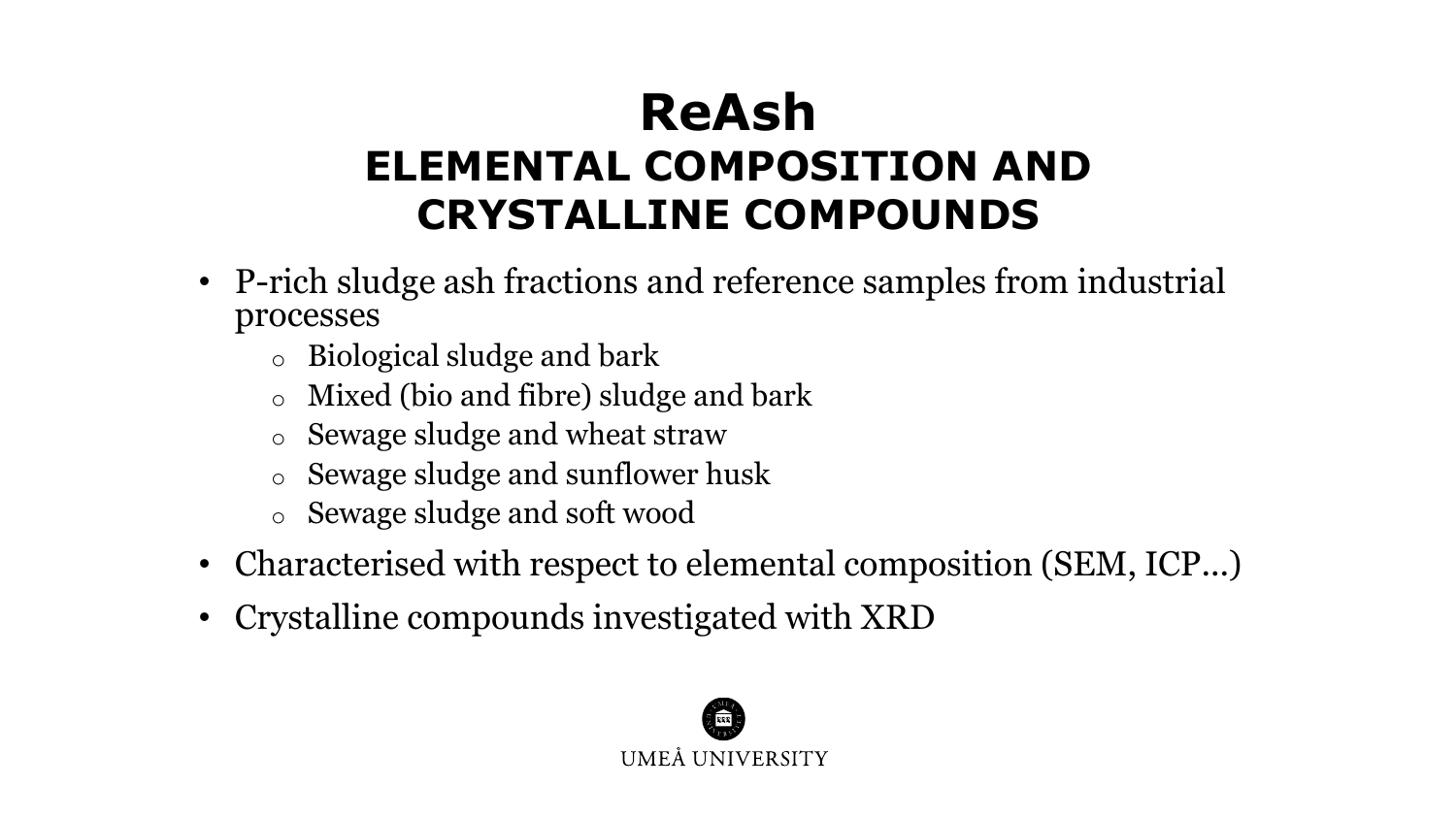# **ReAsh P-K AVAILABILITY FOR PLANTS**

- P-AL leaching method
	- o Determination of available phosphorus concentrations
	- o Determination of leachable element concentrations
- Plant experiments
	- o Dwarf beans during 4 weeks
	- o No nitrogen restriction

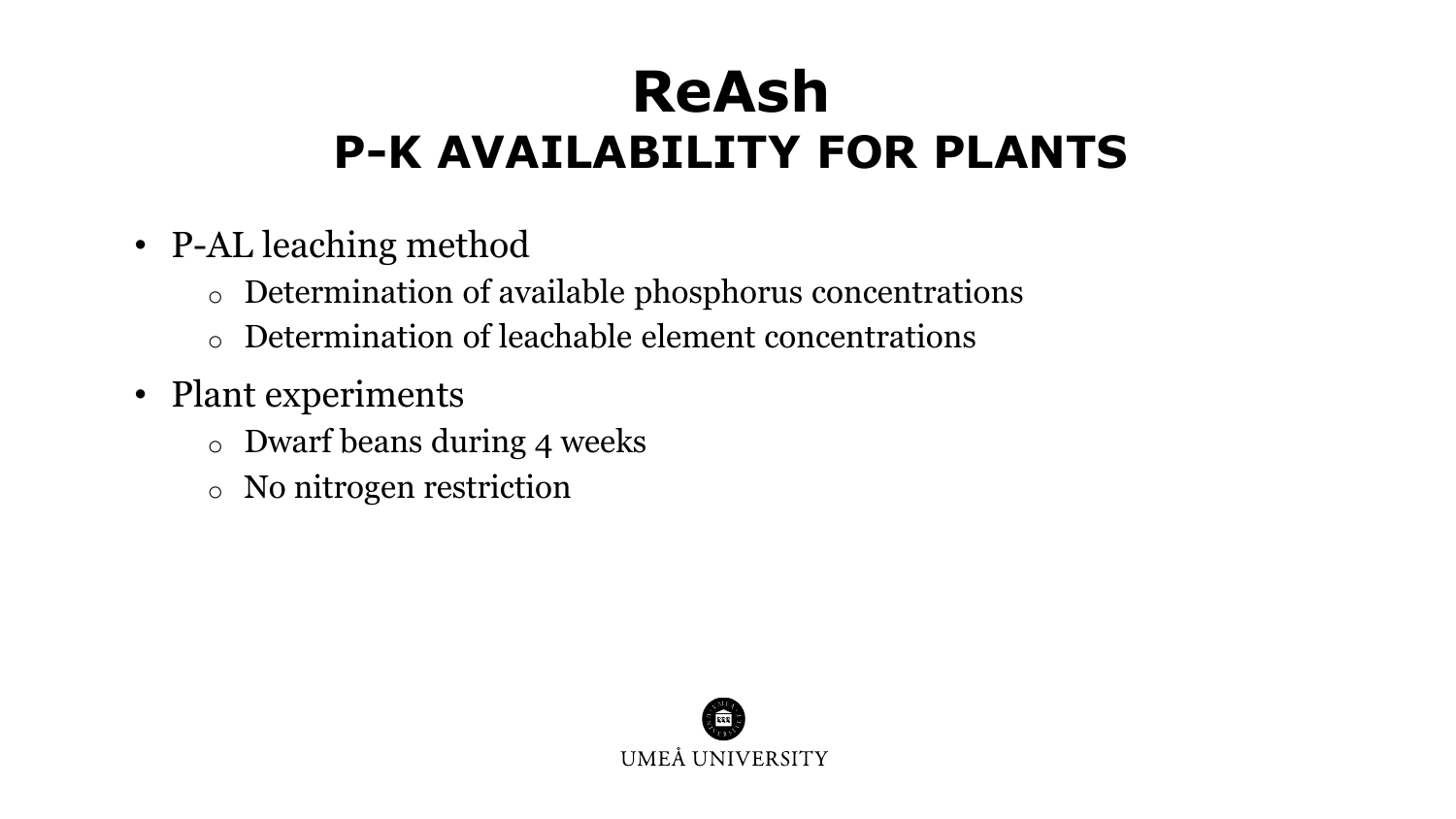## **ReAsh PARTICLE MORPHOLOGY, POROSITY AND MICROSTRUCTURE**

- X-ray tomography at LTU
- BET surface analysis at RISE-ETC
- Investigate how the process parameters and fuels impact the morphology
- Does these parameters influence leaching properties?

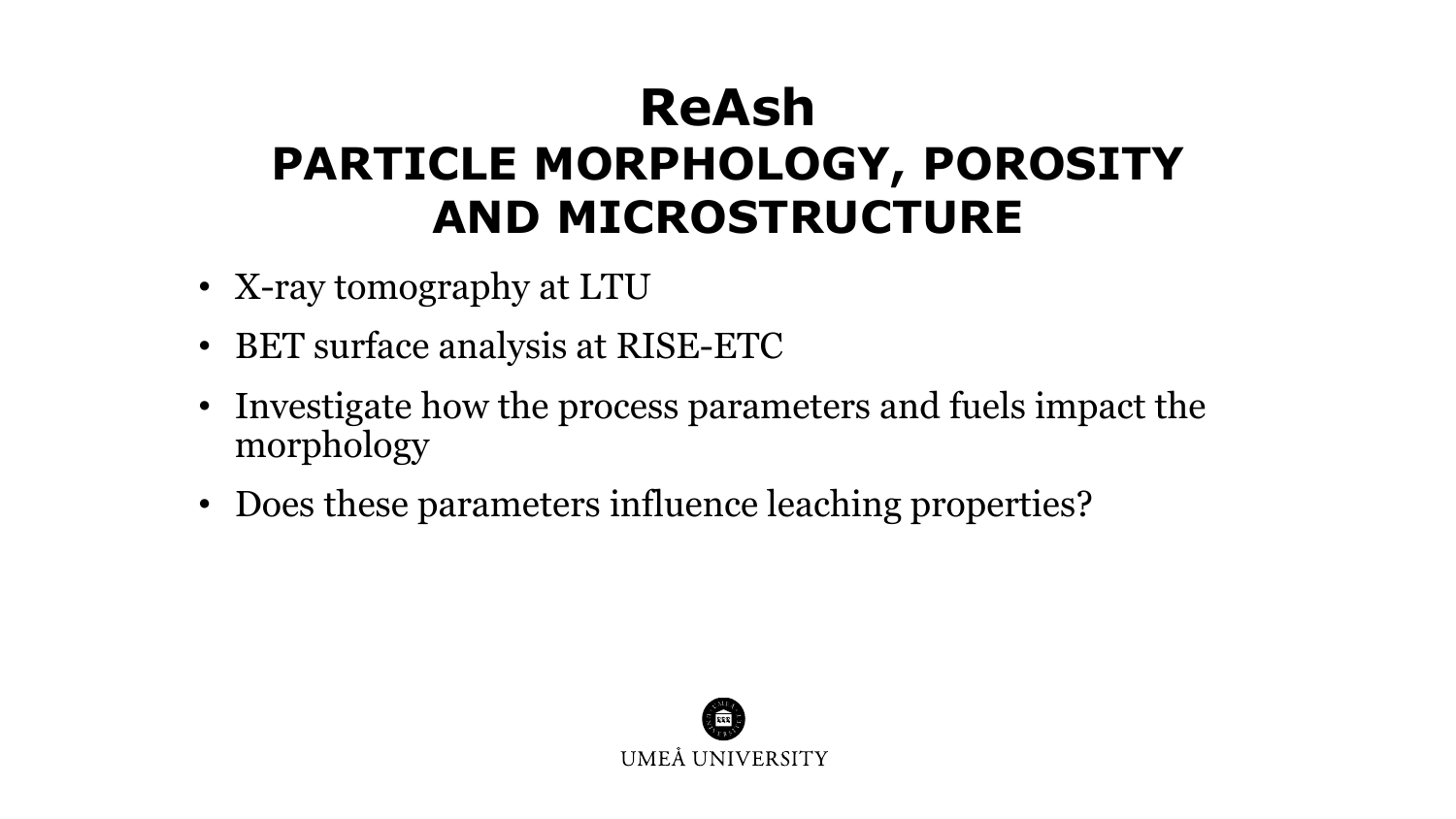# **X-RAY MICRO-TOMOGRAPHY**



- 1. X-ray source
- 2. Sample
- 3. Rotating sample holder
- 4. Crystal scintillator
- 5. Mirror
- 6. Lenses
- 7. CCD-camera

McElrone et al. Using High Resolution Computed Tomography to Visualize the Three Dimensional Structure and Function of Plant Vasculature, Journal of Visualized Experiments : JoVE, (2013) 50162.

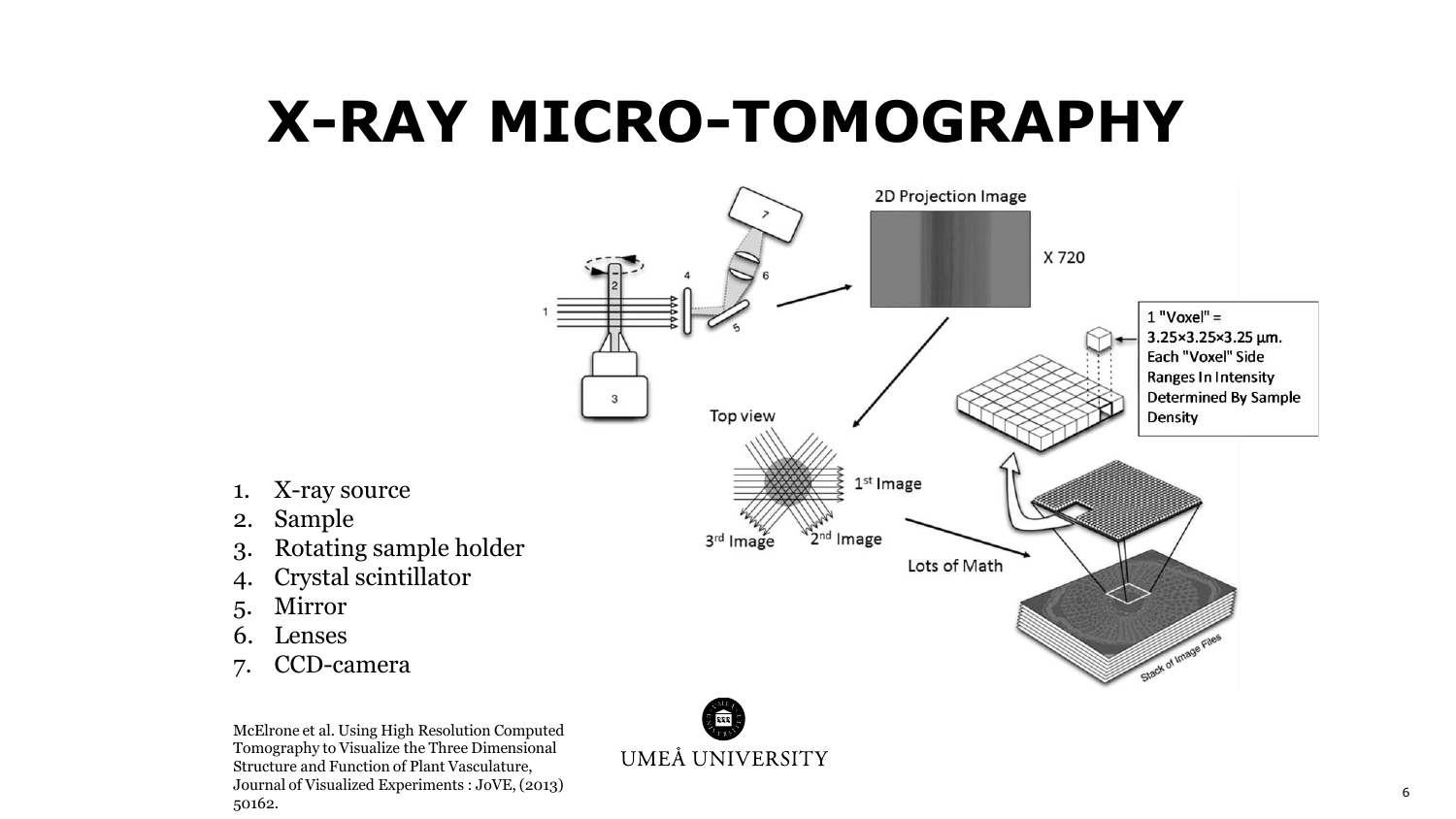# **X-RAY MICRO-TOMOGRAPHY**

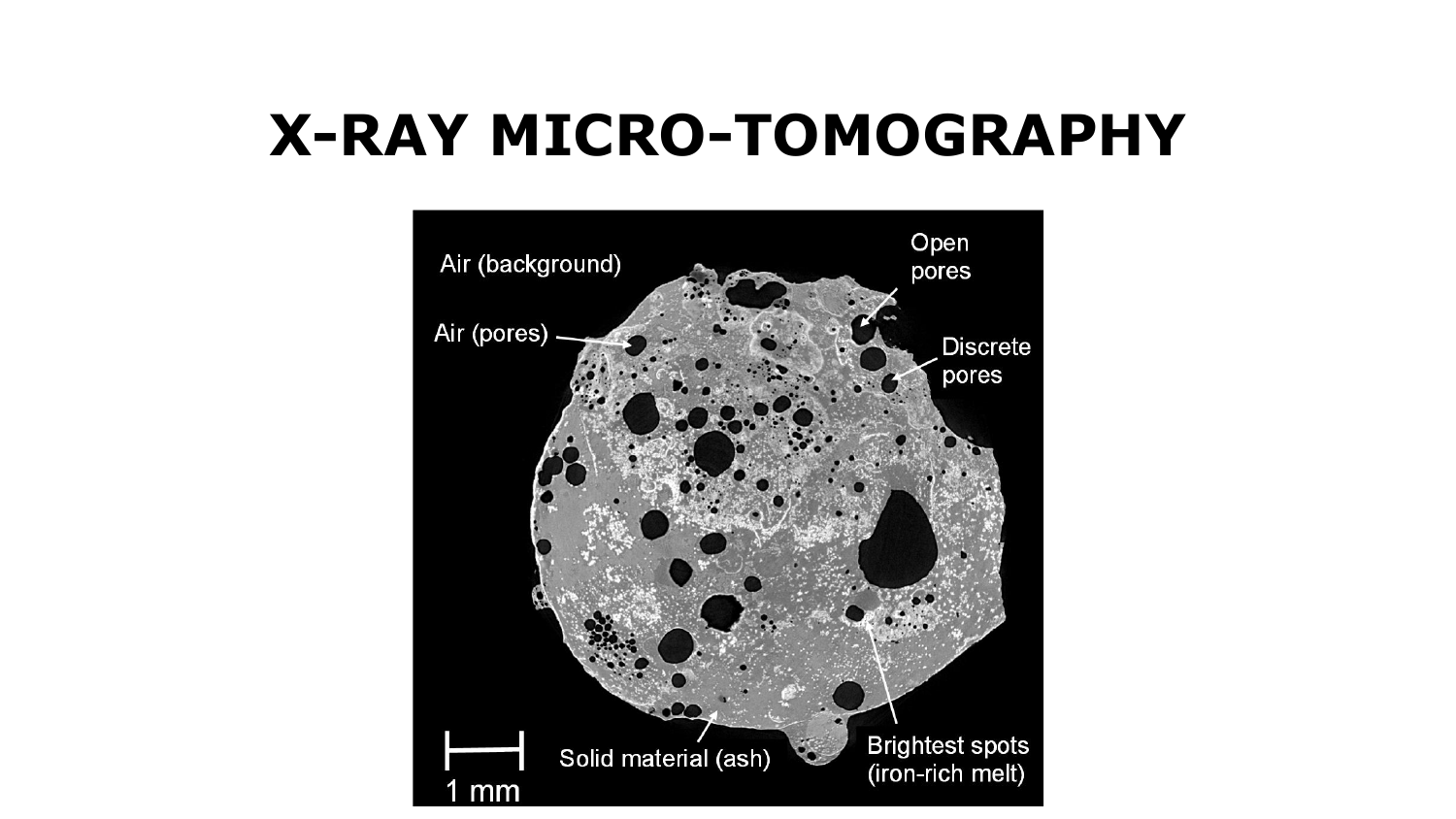### Bark 90% Biosludge 10% Bark 90% Bio/fibre sludge 10% Wheat straw 90% Sewage sludge 10% Sunflower husk 85% Sewage sludge 15%















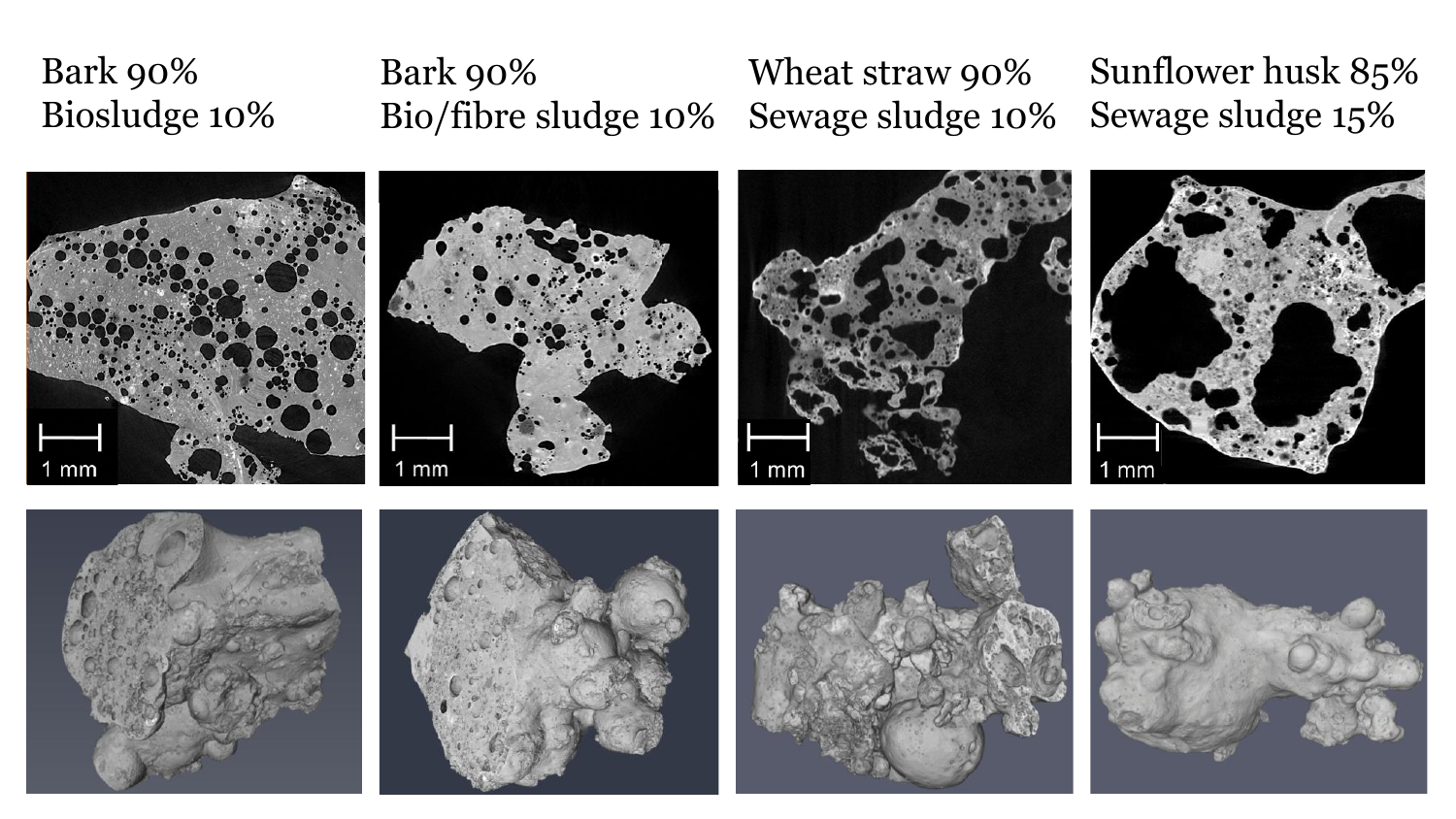# **WHAT WE HAVE LEARNED**

- A valuable tool for examining ash particles in 3D
- Provides detailed information on chemical heterogeneity, morphology and porosity
- Discrete and open pores can be distinguished on a micrometre scale
- Resolution matters, adapt to research question

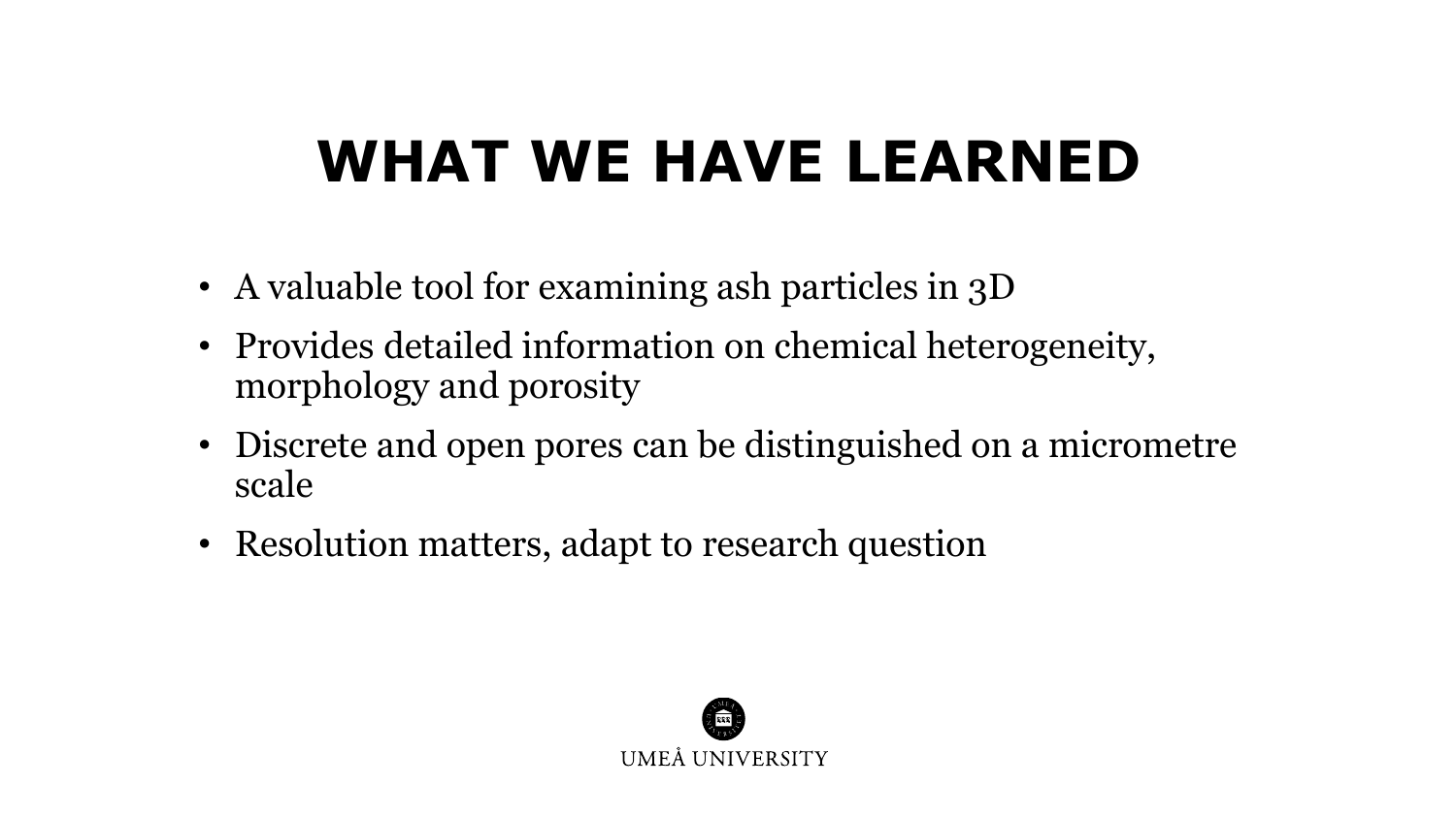## **AI-ASSISTED DEEP LEARNING ON TOMOGRAPHY DATA**

- Highlight the potential of integrating microscopy techniques with machine learning to gain insights into complex materials
- In-deep characterisation of particles
- Streamline data analyses
- Develop methods to investigate distribution of phosphates and other crystalline phases in 3D
- Post-doc project funded by Kempe Foundations

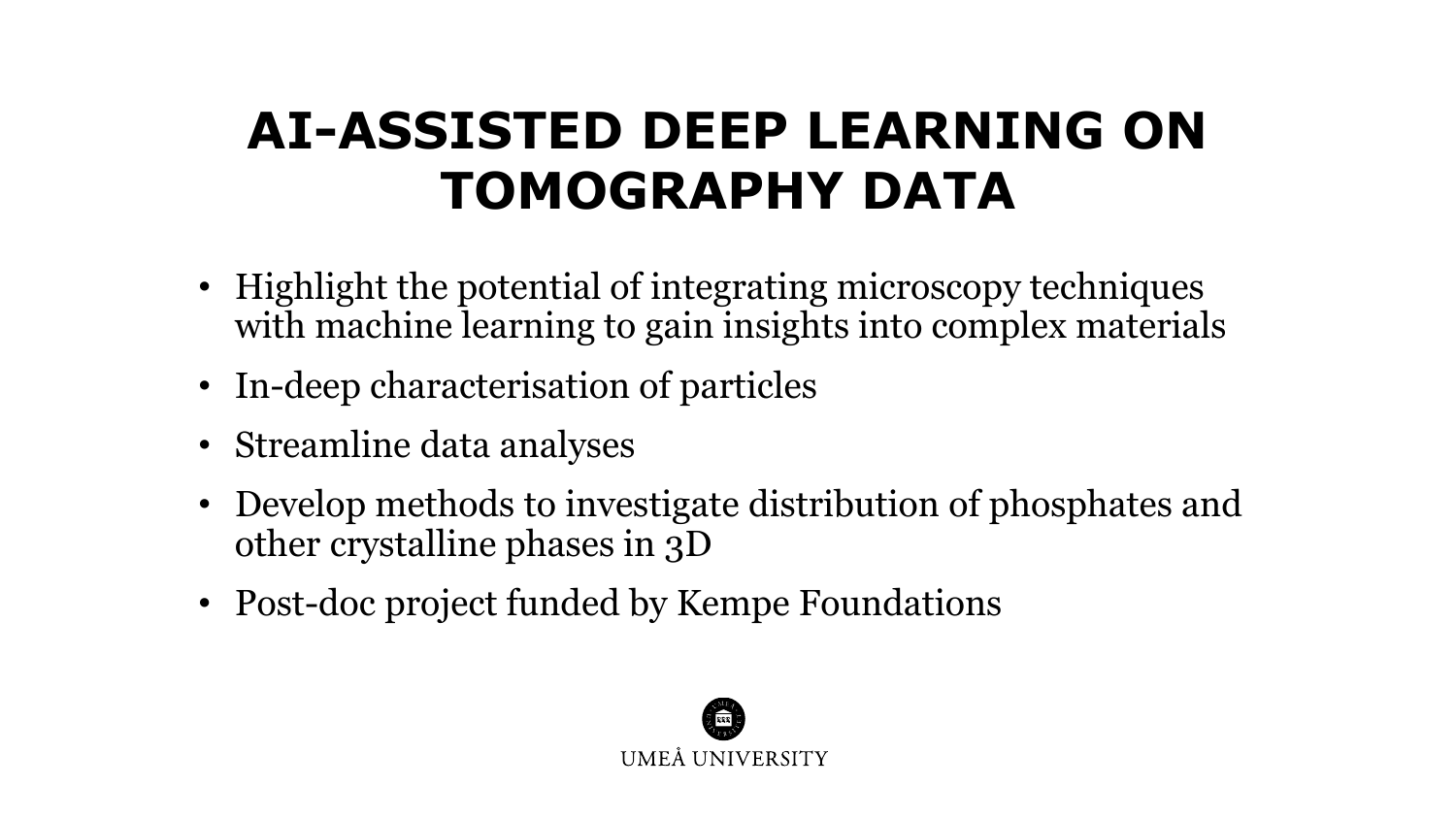### **AI-ASSISTED DEEP LEARNING ON TOMOGRAPHY DATA**

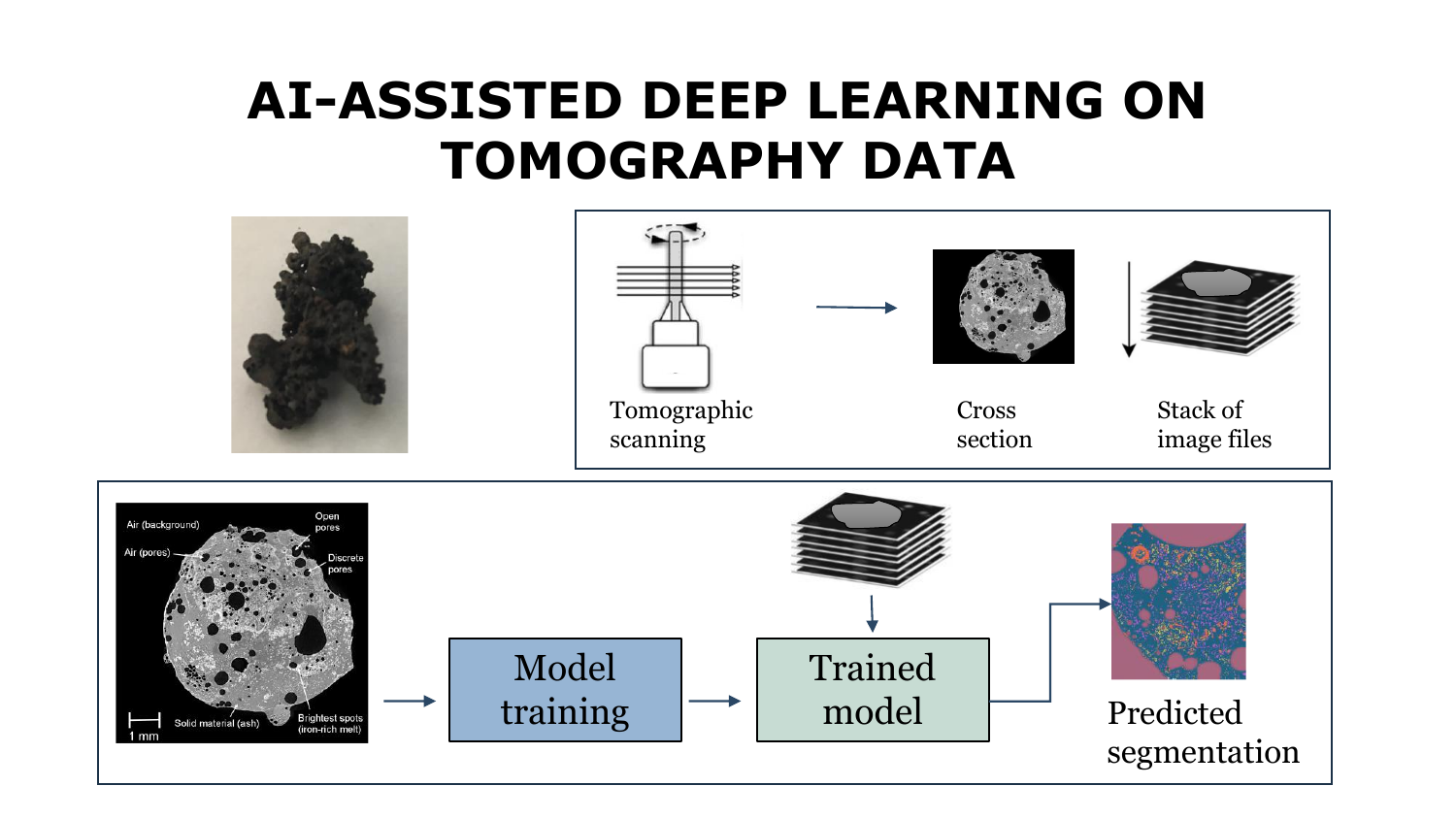### **FUTURE PLANS**